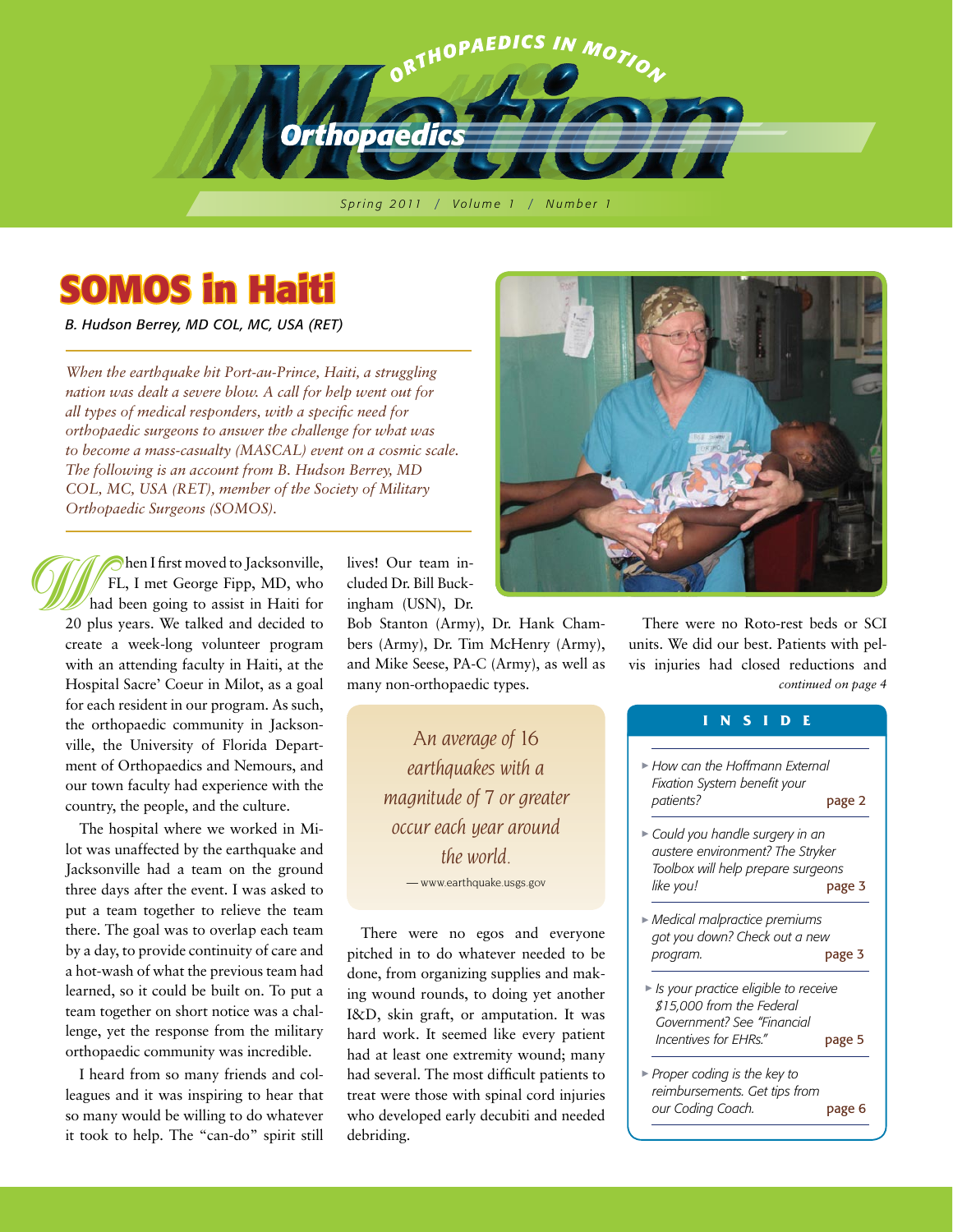# Hoffmann External Fixation System

 n 1938, Raoul Hoffmann, a surgeon from Geneva, Switzerland, devised a revolutionary External Fixation System. The basic features of this system were its modular design and the ability to reduce fractures or make post-operative corrections to the alignment of fragments in three planes with the frame in situ. I<br>
Ih<br>
mo<br>
fra

Today's completely modular Hoffmann family of Systems remains faithful to the ingenuity of its inventor. Versatility and ease-of-use are the keys to an effective external fixator. Comprising just five key elements that work in agreement, each Hoffmann device enables surgeons to create a wide variety of frames that allows unhindered access to damaged tissue.

This flexibility enables fast and precise aid to both high velocity and conventional injuries, giving the surgeon the right tools to resolve even the most difficult cases.

#### **Easy to Use and Modular**

With just five core components you can build nearly any frame.



#### **Designed to Adapt to Anatomy**

Fully articulating pin and rod couplings give you freedom in frame building and pin placement, while the wide range of available pin trajectories lets you fix in multiple planes.

#### **Designed to Enable Fast and Precise Aid to Patients**

Hoffmann is a modular, multi-planar External Fixation System with independent pin/wire placement capabilities, patented\*, rapid assembly Snap-Fit couplings and MR Conditional frame options. MRI features will assist you with Damage Control Orthopaedic situations and post-operative diagnostics.

#### **Fits Patients of Many Sizes**

Hoffmann covers a wide variety of patient sizes and conditions and you can cover extremity, pelvic, distal radius and hand indications.

*\*U.S. Patent Number 5,752,954*

*"...each Hoffmann device enables surgeons to create a wide variety of frames that allow unhindered access to damaged tissue."*



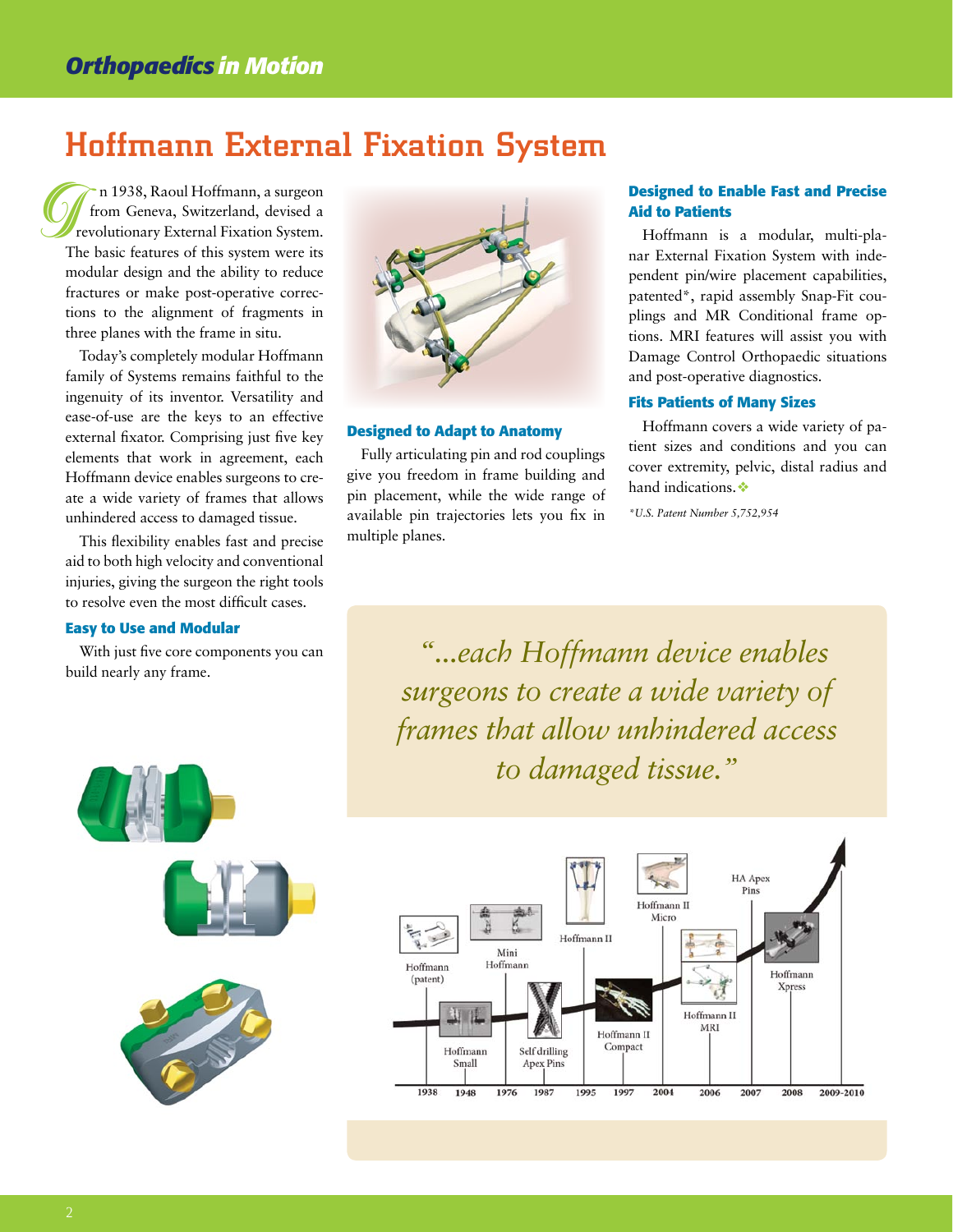# The Disaster Preparedness and Trauma Care Toolbox Initiative

T MedSurg, LLC (a Data Trace company), with educational support provided by **Stryker,** presents a new initiative—*The Disaster Preparedness and Trauma Care Toolbox.* The Toolbox draws upon the vast experience and knowledge of the **Society of Military Orthopaedic Surgeons (SOMOS)** to provide basic educational tools and resources to help educate non-military orthopaedic surgeons worldwide in the areas of disaster preparedness and trauma care. p<br>
new i



As a civilian orthopaedic surgeon, you may never need to manage more than one level-one trauma situation at a time and never have to face a natural or man-made disaster, but if these situations occur, it is important to be prepared.

**SOMOS** members take the lead in many fields of orthopaedic surgery, positively impacting lives and improving patient care in wartime situations in Iraq and Afghanistan, in disaster areas such as Haiti, and in austere environments around the globe. Their training and first-hand disaster experience will help guide the development of the tools and resources provided as part of *The Disaster Preparedness and Trauma Care Toolbox* initiative.

#### Toolbox offerings:

**• Journal —** Special themed issues of the *Journal of Surgical Orthopaedic Advances* exclusively devoted to disaster preparedness and trauma care.



- **• Online Textbook — Wheeless' Textbook of Orthopaedic Surgery** contains the *Disaster Preparedness Toolbox* tab. Information is presented in a textbook-like format to review and refresh your trauma skills. Includes the *SOMOS Combat* and *Disaster-Related Trauma Course. [Wheelessonline.com]*
- **• Newsletter —** This quarterly newsletter containing brief overviews of the latest aspects of clinic care, continuing education and research and innovation pertinent to the practicing orthopaedic surgeon. Includes sections on practice management, coding, implants, biomaterials, technology, medical recordkeeping, and international outreach and missionary programs.
- Blog An interactive forum covering current medical case studies posted by orthopaedists in austere environments. *[Disaster-Rx.com]* Ú

## *Ortho-Preferred: The Next Step in Medical Malpractice Insurance*

themsel<br>titioner<br>cialties. eing insured under a trad tional insurance program, or thopaedic surgeons may find themselves pooled with general practitioners and physicians of various specialties. This situation can result in orthopaedic surgeons paying premiums that reflect a broad base of covered physician specialties.

In the spring of 2010, DT Preferred Group, LLC, a Data Trace company, established a nationwide professional liability risk purchasing group (RPG) designed exclusively for orthopaedic surgeons. A 1991 Congressional statute permits homogenous groups with similar exposures to loss to achieve the economies of scale that result from purchasing insurance on a group basis.

DT Insurance Agency, LLC and DT Preferred Group, LLC offer the Ortho-Preferred program (Ortho-preferred. com) which is built on the premise that insurance programs should be unique to each medical specialty. The Ortho-Preferred program offers professional liability coverage that is tailored to the specific needs and experiences of orthopaedic surgeons. Members of this RPG will join other orthopaedic surgeons in the common goal of leveraging the power of a group to favorably influence their professional liability insurance pricing and terms, now and into the future. $\clubsuit$ 

*Did You Know?*

In 2010, more than 295,000 people world-wide died as a result of natural disasters.

*http://en.wikipedia.org/wiki/Natural\_disaster*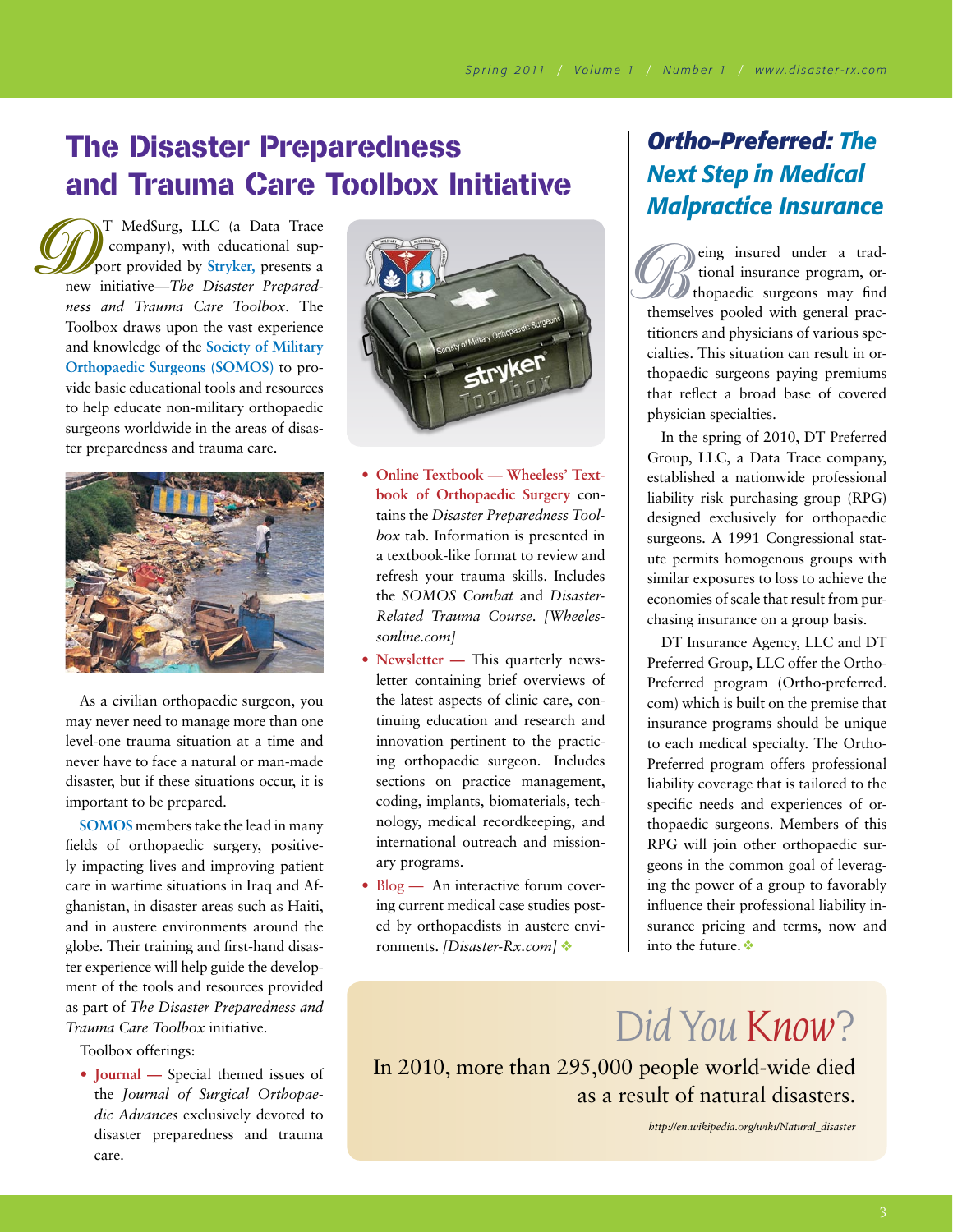## **SOMOS in Haiti**

*continued from page 1*

skeletal traction or sometimes an external fixator. We had three OR's and three minor procedure rooms that were converted exam rooms.

Wound care was critical. Nurses in Haiti did little patient care and primarily passed meds. Feeding, cleaning, and wound care fell to volunteers and family. Many patients had either lost their family or didn't know where they were. These patients were "adopted" by adjacent families, which was really heartwarming.

Austere but adequate was the setting. During our week, the team did about 170 cases, mostly debridements, amputations, skin grafts, and the like. A good maxim was: *Closed injuries stay closed and open injuries stay open.* Patients with injuries fixed internally elsewhere arrived infected and needed revision. How many were fixed and did fine we never knew. It was hard to keep things clean and, early on, antibiotics were hard to come by, as were cultures.

In normal times, a volunteer team to the hospital has about 12 members who spend a week in Milot. During our week,



there were over 90 volunteers, orthopaedists, anesthesiologists, and CRNAs, nurses, therapists, and non-medical personnel as well. There were about 300 inpatients in the hospital when we arrived (normal census limit is 73).

The census swelled to over 400 by the time our week was over. With associated family, there were close to 1,000 individuals on site. The operation had taken over two schools and a children's nutri-

*Scientists with The U.S. Geological Survey believe the Haitian earthquake of January 2010 did not release nearly enough strain on the Enriquillo-Plantain Garden Fault, leaving the region open to risk of another significant, and possibly more damaging, earthquake.*

— www.earthquake.usgs.gov

tion center to accommodate those medically evacuated to our site.

A week was about as long as one could stay and remain effective. The emotional and physical intensity of the experience takes a toll, but by and large, everyone had a gratifying experience and was glad to have participated. I was proud of our orthopaedic team and everyone who went. SOMOS can be proud of its members. I also think many experienced rejuvenation of the spirit, through just being able to help their fellow man without worrying about billing, authorizations, budgets, or the rest of the "red tape." I encourage everyone to take advantage of the opportunity to look beyond themselves and volunteer in an underserved area.



*The Haiti SOMOS Team: Tim McHenry (A), Bob Stanton (A), Hud Berrey (A), Hank Chambers (A), Mike Seese Ortho PA (A) and Bill Buckingham (N)*

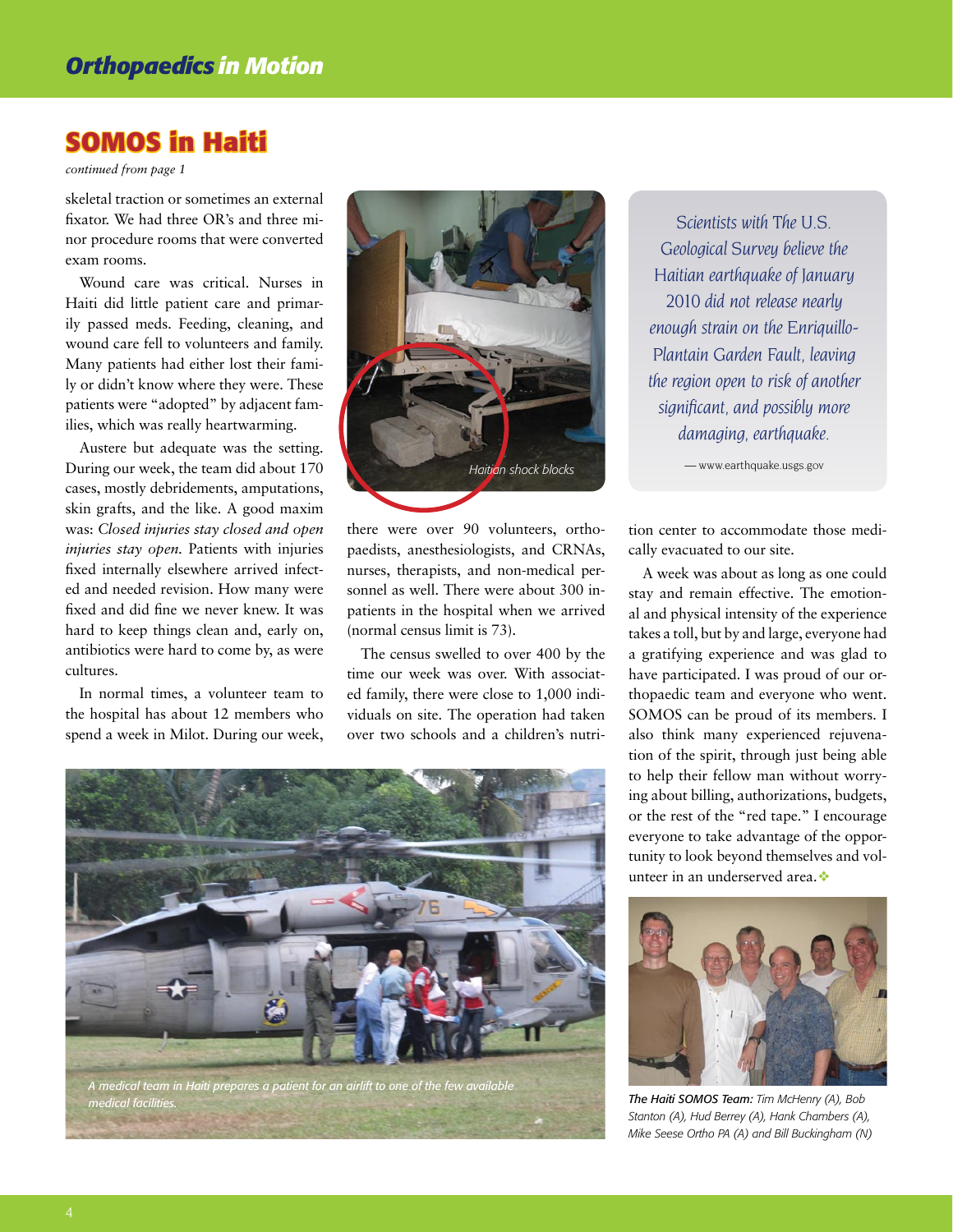# **Financial Incentives and EHRs**

 $\infty$  increase the use of electronic health records (EHRs), the federal government is offering significant financial incentives to physicians whose practices show "meaningful use" of EHRs. Widespread adoption of EHRs, it is argued, would reduce costs, streamline reporting, and reduce medical errors. These incentives are designed to blunt the effect of the costs involved for medical practices that implement EHR technology. Cia<br>
tic<br>
W



Physicians are entitled to receive incentive payments—beginning in January 2011—once they demonstrate the requisite meaningful use of EHRs. The incentive payment is equal to 75% of Medicareallowable charges for covered services furnished in a given year. The maximum incentive payments are:

- Year One: \$15,000
- Year Two: \$12,000
- Year Three: \$8,000
- Year Four: \$4,000
- Year Five: \$2,000

Physicians who start early and hit the threshold for meaningful use in 2011 or 2012 can receive an \$18,000 first-year incentive payment. This applies only to Medicare, since there are other incentives for practitioners who practice in rural areas and/or who have a certain threshold of Medicaid patients.

However, there are also penalties for those who are not meaningful users of EHRs.

• The Medicare fee schedule amount for professional services would be reduced by 1% in 2015, 2% in 2016, 3% in 2017, and by between 3% and 5% in subsequent years.

*Physicians who start early and hit the threshold for meaningful use in 2011 or 2012 can receive an \$18,000 firstyear incentive payment.*

• For 2018 and thereafter, if it is determined that less than 75% of physicians are meaningful EHR users, then the reductions will be increased by one percentage point each year, but by no more than 5% overall.

#### *What Is "Meaningful Use?"*

The Centers for Medicare and Medicaid Services (CMS) issued a proposed outline for EHR meaningful use criteria at the end of 2009. The proposed outline is only the first stage of a planned threepart series of criteria.

The Stage One criteria cover 25 meaningful use objectives and are listed under modules referred to as Health Outcomes Policy Priorities. The priorities are:

- **Improving quality and patient safety**—This includes the maintenance of an active medication list and the use of ePrescribing.
- **Engaging patients and their families in their health care**—This includes providing patients with copies of their health information.
- **Improving care coordination**—This includes the exchange of key clinical information among authorized entities.
- **Improving population and public health**—This includes having the ability to provide data to immunization registries.
- **Ensuring adequate privacy and security protections for personal health in**formation.

*This article is provided by Somerset's Health Care Team. Since technical information is presented in generalized fashion, no final conclusion on these topics should be made without further review. For additional information on the issues discussed, please contact Somerset CPAs on the web at www.somersetcpas.com.* 

# *Did You Know?*

The Galveston, Texas cyclone remains the deadliest natural disaster in the history of North America, killing an estimated 6,000–12,000 in 1900.

*http://en.wikipedia.org/wiki/Natural\_disaster*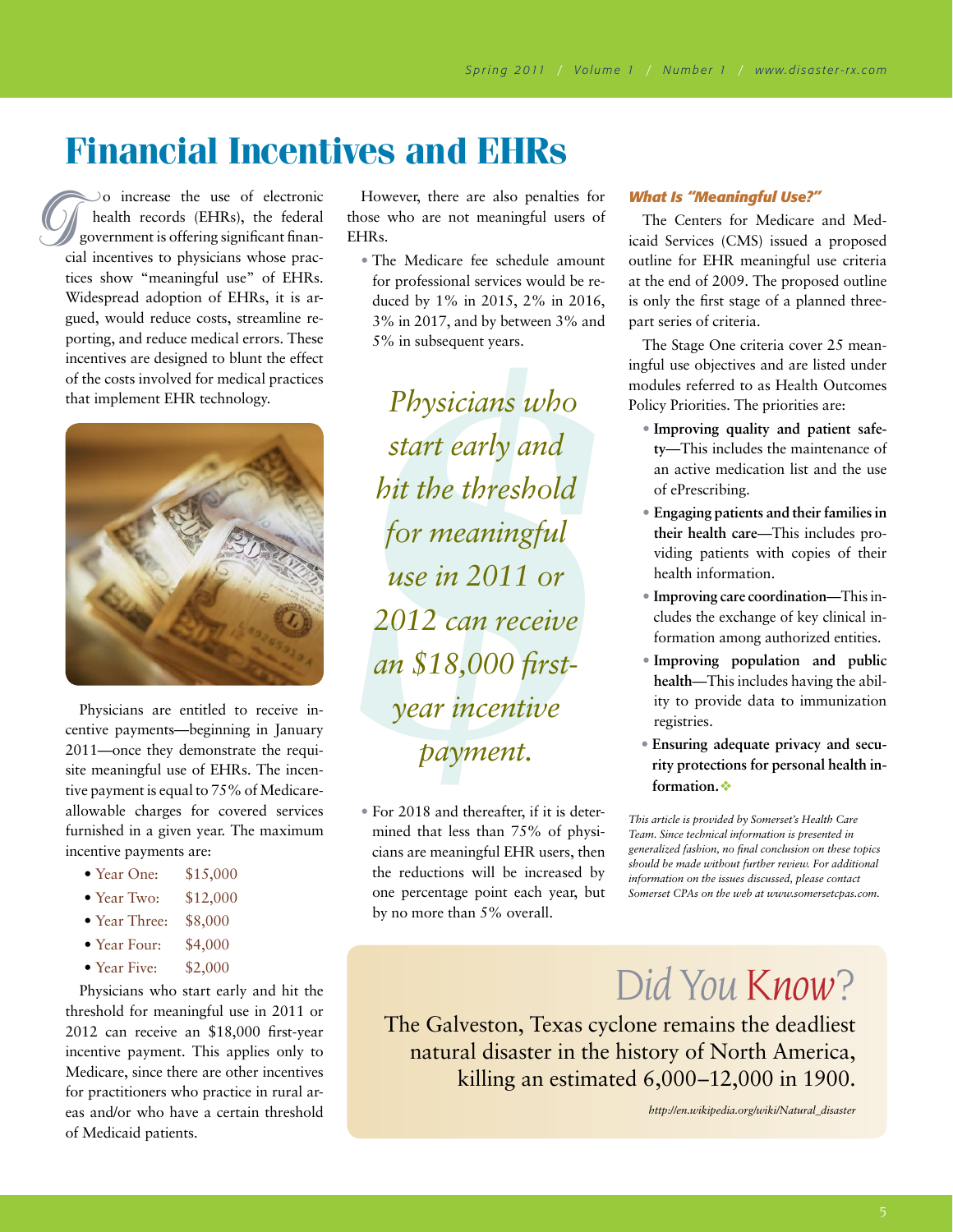# **Coding Coach**

*Brought to you by Karen Zupko & Associates, coding coaches Mary LeGrand and Margi Maley are nationally recognized experts and in-demand speakers, known for their practical advice and positive presentation style. Visit them on the web at www.karenzupko.com.*

#### $>$  **OUESTION**

A surgeon saw a patient in the office last Tuesday and made a decision to go to surgery on Wednesday for a closed reduction of the fracture. During the visit on Tuesday, the surgeon applied a splint. The surgeon was told this is not reportable because the first splint is included in the surgical package thus the splint is not reportable. Was this correct?

#### $> ANSWER$

Great question and the answer is you are correct and incorrect. You are correct that the first splint or cast is included. However, the temporary splint/cast to stabilize the fracture before the reduction is separately reportable.

#### $>$  **OUESTION**

How do I bill for a knee injection using Synvisc to ensure I am properly paid for the services and cost of the Synvisc?

#### $> ANSWER$

The reporting of the drug is pretty straightforward, but the devil is in the detail! 2010 did bring a new challenge with the introduction of the new code, J7325, which is reported for both Synvisc and Synvisc One.

The injection code is easy, so we will start there—20610.

The reporting of Synvisc is dependent on what drug you are using.

Synvisc One is a concentrated dose, is only administered one time, and is reported with 48 units: J7325 x 48 units.

Synvisc is the same drug, but is less concentrated and administered over three different visits. So at each visit, you will report 20610, J7325 x 16 units. Report this for the first, second, and third injections.

*If you forget the units, Medicare will only reimburse you for one unit!* ß **Question**

Our orthopaedic surgeon recently employed a physician assistant in the office. The physician assistant is seeing patients on rounds in the hospital and he recently submitted a charge for a 99232 on a Medicare patient who was post-op for a total hip arthroplasty. The documentation for the visit all pertained to the hip arthroplasty. Can he report this E&M service when the patient is in a global period? He says yes, because he did not assist and is not in a global period.

#### $> ANSWER$

Great question and one of increasing concern as it relates to one of many issues related to Non-Physician Provider billing. While the physician assistant (PA) was not involved in the surgery, he is employed by the surgeon who performed the surgery; thus all visits related to the surgical procedure are included in the global period and not reportable, whether performed by the surgeon or the PA.

If the visit was for an unrelated problem that was evaluated and managed, the service would be reportable by the surgeon or the PA, a modifier 24 would be appended to the E&M and the appropriate unrelated diagnosis linked to the E&M. $\bullet$ 

# Sites and Apps to See Before You Travel

### *Planning a trip? Make sure to check out these travel websites and apps before you go.*

 **rioritize your itinerary.** Chances are someone you know, or a friend of a friend, knows something about the city you're heading to. If not, visit Yelp. com, which has essential insider information on different cities. The same of a friend wireless access. For a directory of are someone you know, or a friend Wi-Fi hotspots across the U.S., make sure of a friend, knows something about the to check out wififreespot.com.<br>
city you're headin

**Find food.** The last thing to do in a new city is to miss out on a good meal or pass up regional cuisine. Head to Urbanspoon. com — it's designed to locate dining options, menus and reviews, all based on where you are and what you're in the mood for.

**Find Wi-Fi.** Planning on working while you're away? You'll want to know where Wi-Fi hotspots across the U.S., make sure to check out wififreespot.com.

**Prep your phone**. If you don't have travel apps on your phone by now, you should definitely get them before your trip. An app called AroundMe utilizes your phone's or iPad's built-in GPS to scan what's around you, helping you locate nearby gas stations, hospitals, and other services.

**Track flights.** All the info you need for an uneventful airport visit can be found on FlightTrack, an app for finding gate numbers, delays, cancellations, and alternate flights at over 5,000 international airports. If you prefer a free version that will also build your itinerary by importing info via email, check out TripIt.  $\triangleleft$ 



*Editor-in-Chief* L. Andrew Koman, MD *Wake Forest University Published by*  Data Trace Publishing Company PO Box 1239 Brooklandville, MD 21022 www.datatrace.com ©2011, all rights reserved.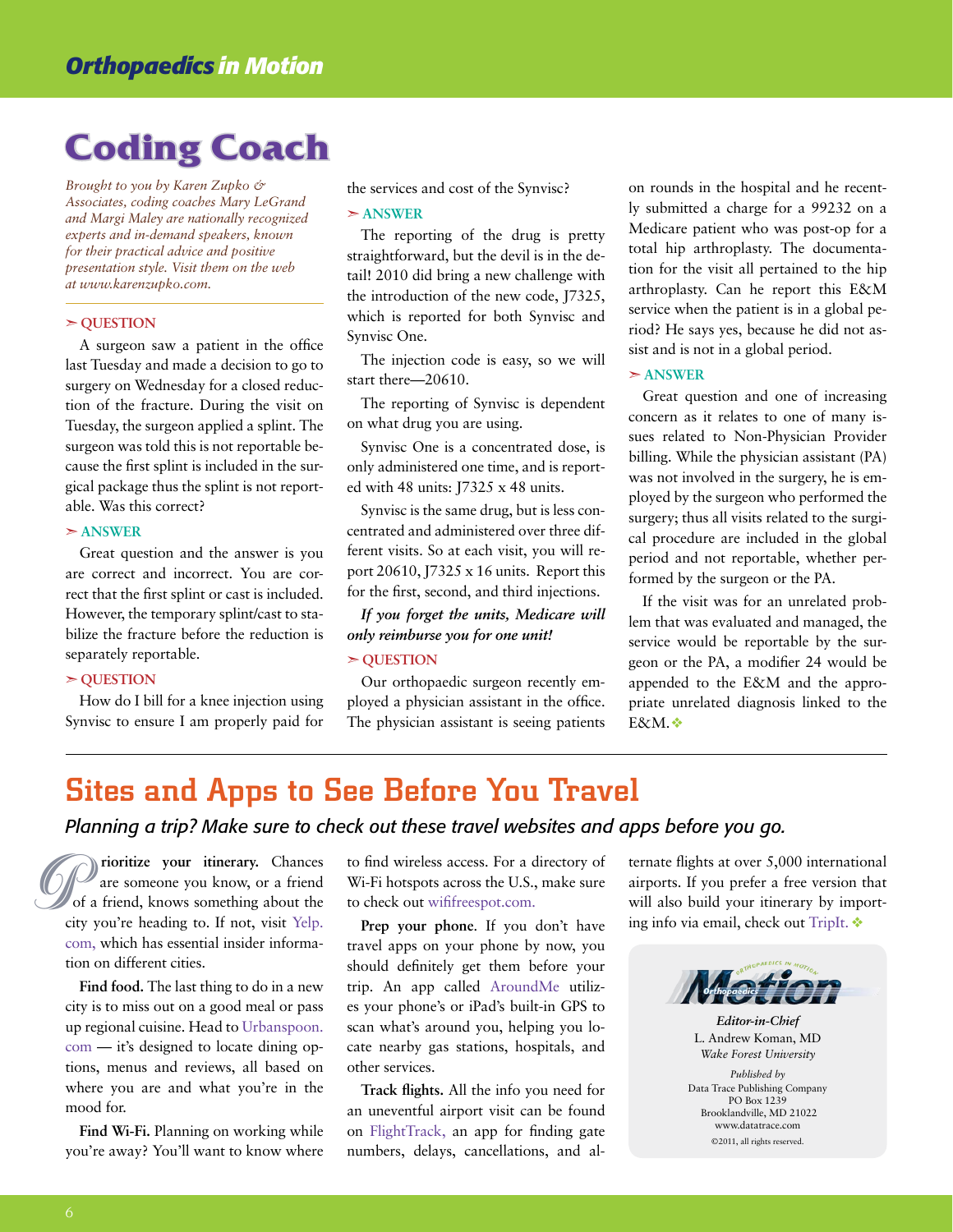# **Predicting the Stock Market Links to the** <br>Internet *Secrets to*

*Jeffrey Hirsch, president of The Hirsch Organization, an investment research firm, 184 Central Ave., Old Tappan, New Jersey 07675. He and his father, Yale Hirsch, edit Stock Trader's Almanac (John Wiley & Sons). They also publish Almanac Investor Newsletter. Their Web site is www.stocktradersalmanac.com.* 

 tock market gyrations aren't entirely random. For nearly 44 years, Stock Trader's Almanac has offered amazingly reliable indicators of market performance. Strategy<br>Strategy<br>Strategy<br>Strategy<br>Strategy<br>Strategy<br>Strategy<br>Strategy<br>Strategy<br>Strategy<br>Strategy<br>Strategy<br>Strategy<br>Strategy<br>Strategy<br>Strategy<br>Strategy<br>Strategy<br>Strategy<br>Strategy<br>Strategy<br>Strategy<br>Strategy<br>Strategy<br>Strate

Consult a financial adviser if you have questions or if trends seem contradictory to you. You still need to analyze individual stocks before you start investing in them.

#### **The January Barometer**

The stock market usually sets its direction for the whole year in January.

The S&P 500 Index has reflected this tendency 92.3% of the time since 1950. Eleven bear markets out of 17 began with a poor January.

#### **Best Six Months for Investing**

 Since 1950, the stock market has performed best from November through April and worst from May through October.

Only three times since 1950 has the Dow posted a double-digit loss during the November through April period in 1970, during the invasion of Cambodia, in 1973, during the OPEC oil embargo, and in 2008 during the global credit crisis.

### **December's Free Lunch and The Santa Claus Rally**

Investors typically dump losing stocks in December in order to realize tax losses. By late December, many stocks have been hammered down to bargain levels.

The New York Stock Exchange stocks selling at their 52-week lows near the end of December usually outperform the market by February. Over 29 years, these

stocks have averaged a 13.9% increase in that short span, compared with the NYSE Composite, which gained 4.2% over the same period.

A short but robust rally during the last five days of December and the first two days of January — the Santa Claus rally — comes to Wall Street most years.

Since 1969, the gain from this rally has averaged 1.7% over just those few days. There have been 25 Santa Claus rallies in the last 33 years.

*Beware of Santa's claws:* When there's no Santa Claus rally, trouble often is ahead. Hence the couplet—if Santa Claus should fail to call, bears may come to Broad and Wall (where the New York Stock Exchange is located).

There was no Santa Claus rally in 1999. The bear market began on January 14, 2000.

#### **Pre-St. Patrick's Day Rally**

Experienced traders know that the market often rallies before major legal holidays. People are about to get time off, so they feel upbeat. Most traders don't realize how strong the market is the day before St. Patrick's Day — which isn't a legal holiday but is celebrated by many.

#### **www.disaster-rx.com**

has a special "LINKS" section that gives you one-click access to the information that is important to you.

Also, while you are on the Disaster Rx site, check out the BLOG and feel free to add your comments.

Other links of interest: www.datatrace.com www.wheelessonline.com www.somos.org

Going back to 1953, the S&P 500 has gained an average of 0.33% on that day — equal to a 30-point advance for the Dow at today's levels. I view this indicator just for fun, but some people do make money by following it.

#### **Down Friday and Monday**

 Trouble often looms when stock prices are down sharply on both a Friday and the following Monday — six times out of seven, the market will go lower within five days.

In 1987, the Dow lost 108 points on Friday, October 16, and 508 points the following Monday.

*Reprinted with permission from The Bottom Line.*

*Did You Know?*

In the US, at least 41 states are considered to have a moderate to very high earthquake risk.